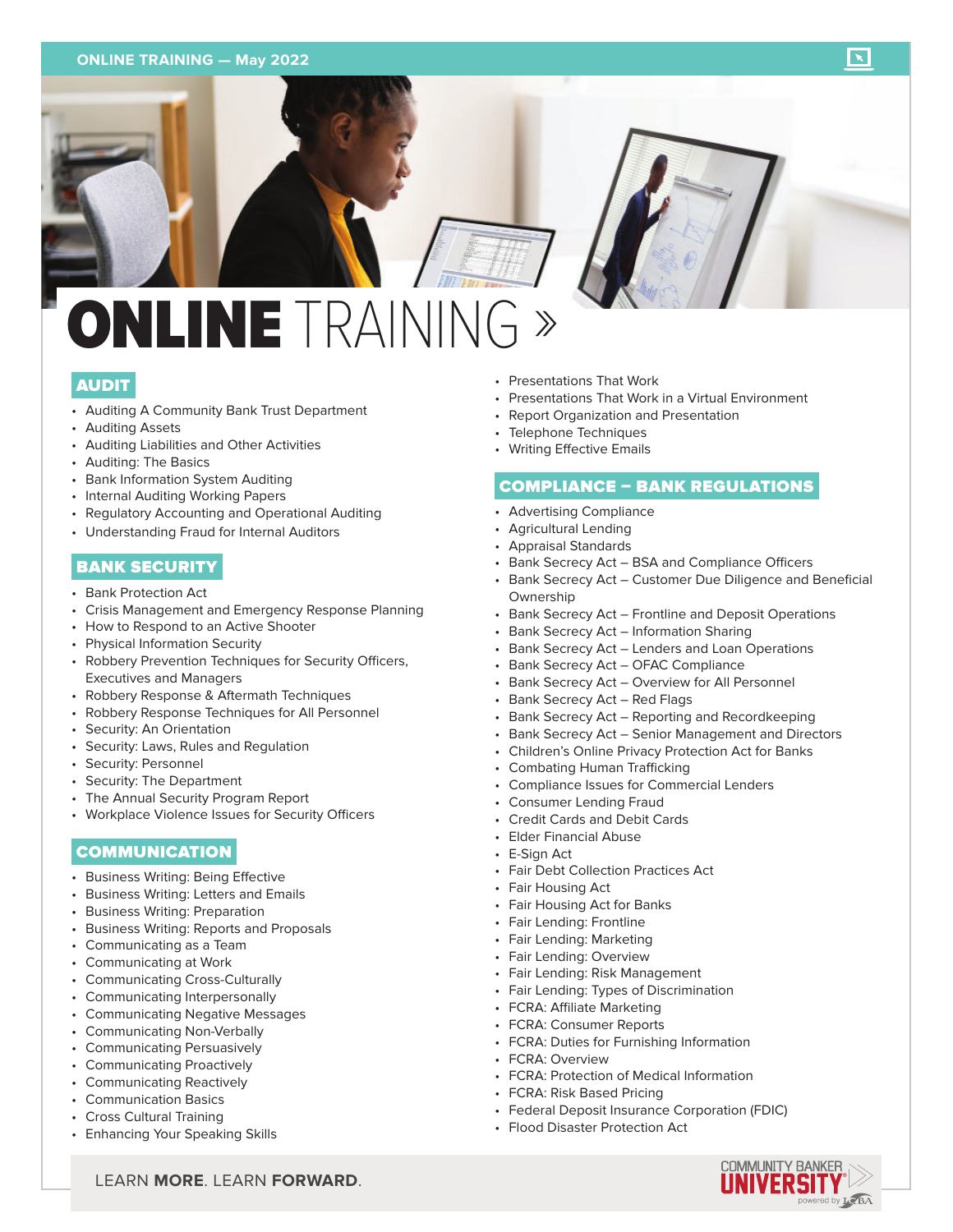#### **ONLINE TRAINING**

- Flood Disaster Protection Act: Applicability and Notifications
- Flood Disaster Protection Act: Escrow
- Flood Disaster Protection Act: Private Insurance
- Flood Disaster Protection Act: Sufficient Coverage
- Garnishment of Accounts Containing Federal Benefit Payments
- Home Mortgage Disclosure Act: In Depth
- Home Mortgage Disclosure Act: Practical Application
- Introduction to Consumer Lending
- Introduction to Deposit Compliance
- Introduction to Lending Compliance
- Military Lending Act
- Mortgage Fraud
- Mortgage Servicing: Large Servicer
- Mortgage Servicing: Small Servicer
- Nondeposit Investment Products
- Payments 101: Part 1 Check and Credit Cards
- Payments 101: Part 2 ACH & Wire Transfers
- Principles of Banking Overview
- Real Estate Wire Fraud Awareness
- Red Flags Identity Theft: 26 Red Flags
- Red Flags Identity Theft: The Program
- Regulation B: Adverse Action
- Regulation B: Appraisal Rules
- Regulation B: Credit Applications
- Regulation B: Equal Credit Opportunity Act Overview
- Regulation BB: Community Reinvestment Act
- Regulation CC: Funds Availability Act In Depth
- Regulation CC: Funds Availability Act Overview
- Regulation D: Reserve Requirements
- Regulation DD: Truth in Savings Act In Depth
- Regulation DD: Truth in Savings Act Overview
- Regulation E: Disclosure Requirements
- Regulation E: Gift Cards & General-Use Prepaid Cards
- Regulation E: Liability and Error Resolution
- Regulation E: Overdrafts
- Regulation E: Overview
- Regulation E: Remittance Transfers
- Regulation E & Z: Prepaid Accounts
- Regulation GG: Unlawful Internet Gambling
- Regulation M: Consumer Leasing
- Regulation O: Insider Lending In Depth
- Regulation O: Insider Lending Overview
- Regulation P: Consumer Privacy In Depth
- Regulation P: Consumer Privacy Overview
- Regulation Z: Ability to Repay and Qualified Mortgages
- Regulation Z: Adjustable Rate Mortgage Loans
- Regulation Z: APR and Finance Charges
- Regulation Z: Closed-End Credit (Non-Real Estate)
- Regulation Z: Closed-End Credit (Real Estate)
- Regulation Z: Credit Card Rules
- Regulation Z: High Cost Mortgage Loans (HOEPA)
- Regulation Z: High Priced Mortgage Loans (HPML)
- Regulation Z: Loan Originator Compensation
- Regulation Z: Open-End Credit (Non-Real Estate)

LEARN **MORE**. LEARN **FORWARD**.

- Regulation Z: Open-End Credit (Real Estate)
- Regulation Z: Overview
- Regulation Z: Periodic Statements
- Regulation Z: Private Education Loans
- Regulation Z: Right of Rescision
- Regulatory Exam Process
- Regulatory Exam Types
- RESPA: Disclosure Requirements
- RESPA: Escrow
- RESPA: Homeownership Counseling Notice
- RESPA: Kickbacks and Affiliated Business Arrangements

 $\mathbf{X}$ 

- RESPA: Overview
- Right to Financial Privacy
- SAFE Act Training for MLOs
- SAFE Act Training for Program Administrators
- Servicemembers Civil Relief Act
- Telephone Consumer Protection Act
- Understanding UDAAP

#### CUSTOMER SERVICE / SALES

- Creating Valuable Customer Relationships
- Customer First Series
- Employee Motivation
- New Business Development: Cold Calling
- Product Knowledge and Cross-Selling
- Providing Service Excellence
- Sales is Just Great Service!
- Sales: The Basics
- Sales: Closing
- Sales: Cold Calls
- Sales: Qualifying Prospects
- Sales: Team Effectiveness
- Sales: Telephone Skills
- Selling Your Idea
- Systematic Selling The Complete Program
- Telepro Online
- The Value of Brands

### FINANCE

- Basics of Budgeting
- Business Finance Basics

HEALTH & SAFETY

• Earthquake Preparedness • Everyday Ergonomics • First Aid Basics

• Hazard Communication

• Incident Investigation • Ladder Safety

• Office Ergonomics • Office Safety

• Financial Management for Small Business Certificate

• Coronavirus Preparedness for Employers and Employees

- How to Build a Profitable Customer Base
- Interpreting Financial Statements
- Introduction to Financial Statements

• Understanding Financial Statements

• H1N1 Flu Preparedness for Employees • H1N1 Flu Preparedness for Empoyers

• Health and Safety for Small Business

• Manual Material Handling and Back Safety

• Investing 101

• Back Safety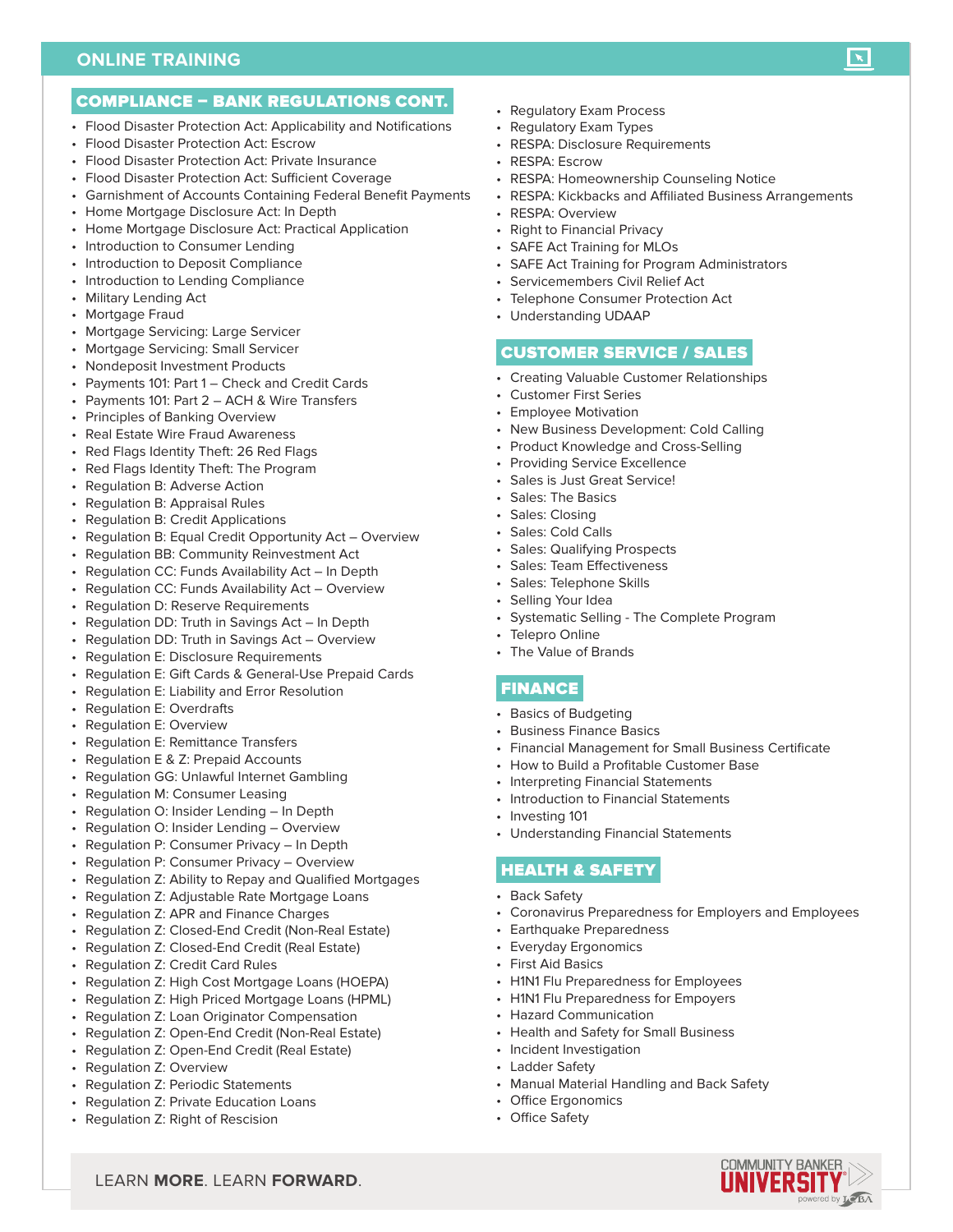# HEALTH & SAFETY CONT.

- Safe Driving
- Safety and Health Awareness
- Safety Attitudes and Actions
- Safety in Fire Prevention
- Slips, Trips and Falls

#### HSA/IRA

- Conversions
- Establishing an IRA
- Funding HSAs
- Handling IRA Legal Issues
- HSA Basics
- HSA Distribution Issues
- HSA Portability and Compliance
- HSAs Introduction and Establishment
- IRA Beneficiary Options
- IRA Compliance
- IRA Contributions
- IRA Distributions
- IRA Required Reporting
- IRA to IRA Transfers and Rollovers
- Traditional IRA RMDs

### HUMAN RESOURCES

- Affordable Care Act for Banks
- Alternative Dispute Resolution
- Americans with Disabilities Act for Banks
- Anti-boycotting Compliance
- Best Practices for Returning to Work for Employees
- Best Practices for Returning to Work for Employers
- Coaching for Improved Performance
- Compensation and Benefits Planning for Small Business
- Creativity and Innovation in the Workplace
- Delivering Effective Feedback
- Developing Diverse Teams
- Discharging an Employee
- Diversity in the Workplace
- Doing Performance Reviews
- Effective Approaches to Employee Discipline
- Effective Performance Feedback
- Employee Discipline
- Employee Performance Recognition
- Equal Employment Opportunity and Affirmative Action
- Equitable Treatment: A Guide for Supervisors
- Establishing Performance Goals & Expectations
- Ethics for Bankers
- Flexible Work Arrangement and Your Organization
- Handling Violence in the Workplace
- Harassment Prevention Training [Connecticut]
- Harassment Prevention Training [New York]
- Harassment Prevention Training for Employees
- Harassment Prevention Training for Employees [California] (SB1343)
- Harassment Prevention Training for Supervisors

LEARN **MORE**. LEARN **FORWARD**.

- Harassment Prevention Training for Supervisors [California] (AB1825)
- Hiring Right
- Hiring Right in a Virtual Environment
- Interviewing Job Candidates
- Leaves and Accommodations
- Let's Talk about Racism
- Multigenerational Workforce
- Performance Appraisal Basics
- Prevención de acoso de Empleados
- Prevención de acoso de Empleados [California] {SB1343}

 $\mathbf{X}$ 

- Prevención de acoso de Supervisor
- Prevención de acoso de Supervisor [California] (AB1825)
- Prevención del acoso [Connecticut]
- Prevención del acoso [Nueva York]
- Returning to the Workplace During a Pandemic
- Skills for Interviewing
- Supervisory Law
- Supporting Gender Identity and Expresion
- Train the Trainer
- Unconscious Bias
- Wage and Hour
- Whistleblowing
- Workplace and Personal Skills Certificate
- Workplace Bullying Prevention and Response

# INFORMATION SECURITY

- Business Continuity Management for Banks
- Clean Desk Policy
- Cloud Computing An Introduction
- Colorado Consumer Data Privacy Legislation
- Common Frauds and Scams
- Cyber & Information Security Overview for Employees
- Cyber & Information Security Overview for Sr. Management & **Directors**
- Fundamentals of IT Security
- Gramm-Leach-Bliley Act Overview
- How to Comply with HIPAA A General Overview
- IT Security: Business E-mail Compromise
- IT Security: Corporate Account Takeover
- IT Security: Credential Stuffing
- IT Security: E-mail Security Awareness
- IT Security: It Begins With You
- IT Security: Mobile Phone Security Awareness
- IT Security: Password Security Awareness
- IT Security: Phishing Awareness
- IT Security: Ransomware
- IT Security: Safe Web Browsing
- IT Security: Work Off-Site

• Phishing and Ransomware • Social Engineering Awareness • Supply Chain Cybersecurity • Synthetic Identity Fraud

• Acting Effectively on a Team • Change Management • Change Management Series • Conflict Management

• Delegating

• Managing Mobile Devices for Banks

• Virginia Consumer Data Privacy Legislation

MANAGEMENT / LEADERSHIP

• Workstation Security Essentials for Bank Employees

COMMUNITY BANKEF